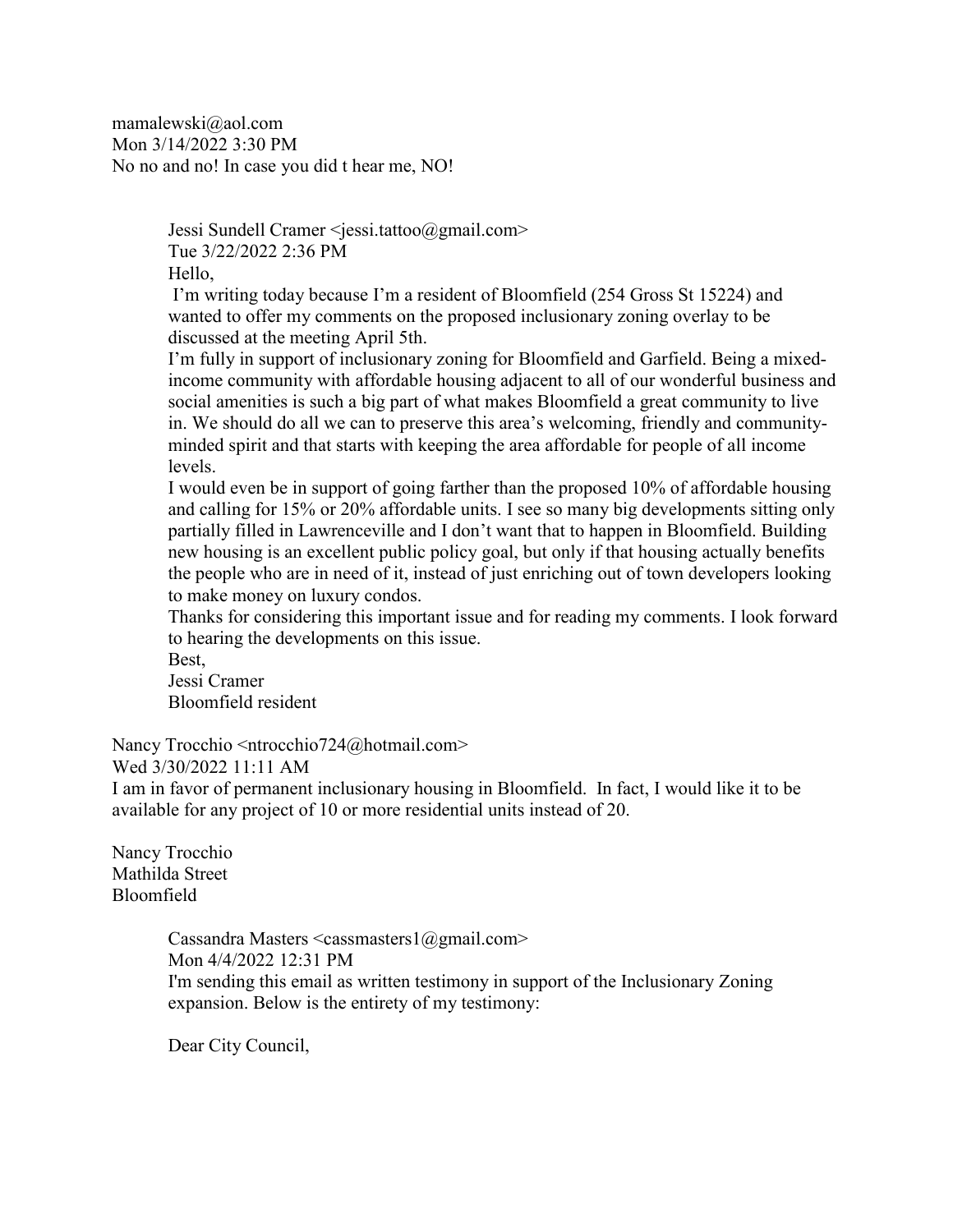My name is Cassandra Masters and I am a renter at 111 Pearl Street in Bloomfield, zip code 15224. I strongly support expanding the Inclusionary Zoning Overlay District to Bloomfield and Polish Hill.

I moved to Bloomfield recently, and it felt like sheer luck that I could find housing that fit my income level and needs. Affordable housing should not be precipitated on luck. The creation of ample affordable housing options requires sustainable policies that ensure people of all income levels can live comfortably, wherever they choose.

Given the rising cost of housing in Bloomfield and low amount of affordable units, the neighborhood is rapidly becoming a place that's welcoming for some, and not all. According to data from the Planning Department's ForgingPGH initiative, 40.85% of Bloomfield renters are cost-burdened by what they pay for housing. This is more than double the City-wide rate of 19.57%. Without effective policies in place, the number of cost-burdened renters in Bloomfield will continue to rise. Inclusionary Zoning has proven successful in Lawrenceville and created 40 affordable units. Let's build upon that success! The expansion of the Inclusionary Zoning Overlay District is a critical step towards creating a neighborhood—and city—that is welcoming for all.

Thank you for your consideration. Cassandra Masters Pronouns: she/her/hers (224) 325-2474

David Weber  $\leq$ weberdavidp $\omega$ gmail.com> Tue 4/5/2022 11:15 AM Hello, Attached are written comments on the above-referenced topic. I have signed up to present this

testimony during the public hearing later today, but wanted to provide written version for ease of review, for the record, and in the event time limitations prevent me from presenting all of the content.

Thank you.

David Weber 5144 Friendship Ave. Pittsburgh, PA 15224 412-616-7516 [weberdavidp@gmail.com](mailto:weberdavidp@gmail.com) April 5, 2022

Pittsburgh City Clerk's Office

Testimony in Support of 2021-1707 Ordinance amending the Pittsburgh Code, Title Nine, Zoning, Article I, Section 902.03 Zoning Map, and amending Article III, Overlay Zoning District, Chapter 907: Development Overlay Districts, 907.04.A, to expand the boundaries of the Inclusionary Overlay District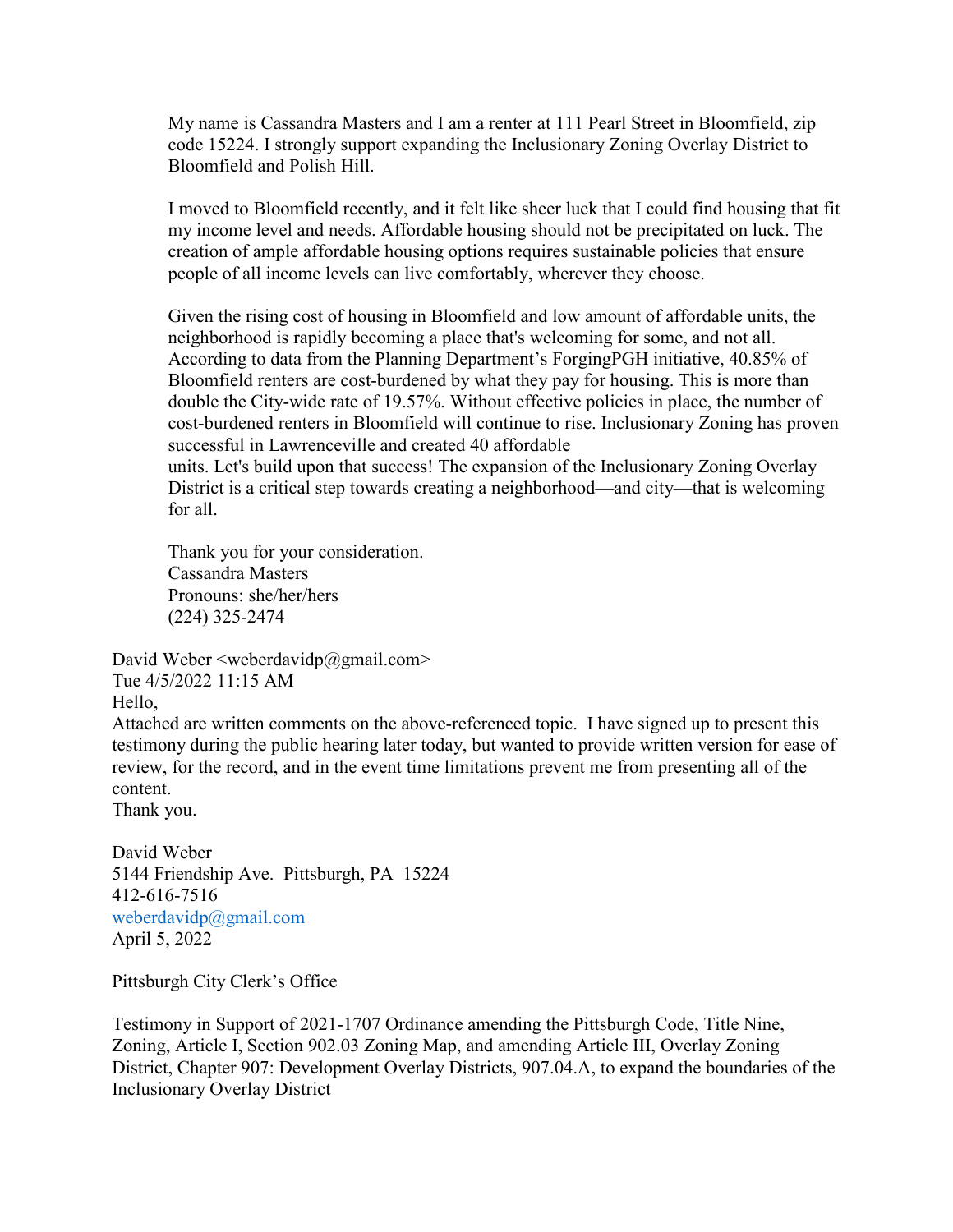Submitted by David P. Weber, 5144 Friendship Avenue, Pittsburgh, PA 15224. 412-616-7516 weberdavidp@gmail.com

Good afternoon and thank you for this opportunity to provide testimony regarding the proposed extension of the Inclusionary Zoning Overlay District to Bloomfield and Polish Hill.

My name is David Weber and I live on Friendship Avenue in Bloomfield, within the proposed overlay district, and I STRONGLY SUPPORT fast adoption of the inclusionary zoning provisions.

Furthermore, I urge this council, the administration, as well as all stakeholders to develop and implement inclusionary zoning provisions on a city-wide basis. There are several reasons this overlay and expansion city wide.

First, inclusionary zoning is not a new strategy. In December of 2012, HUD's Office of Policy Development and Research contracted with the Urban Institute to produce a study on Inclusionary Zoning. The study reviewed the effects of inclusionary zoning policies in Montgomery County MD, which began their program in 1977, and Fairfax Virginia, which began in 1992 (after a 1971 policy was struck down by Virginia courts and required a change in state law). While not all inclusionary zoning ordinances have been successful, inclusionary zoning policies have been implemented in hundreds of jurisdictions nationwide.

Second, inclusionary zoning is not a strategy that will significantly change the shortage of affordable housing. That requires other actions, primarily more funding, as well as more fundamental changes to land use policies and restrictions. Rather, inclusionary zoning is a strategy that will improve the equity and fairness of current housing options. Since the mid-1990's we have focused, both nationally and locally, on replacing concentrations of publicly assisted low-income housing (public housing and privately operated project-based rental assistance such as the old Federal American properties in East Liberty) with mixed income housing – encouraging and incentivizing the inclusion of market-rate housing within still largely assisted and affordable housing. Unfortunately, we have not done anything parallel in our private housing market. Research supports the idea that mixed income neighborhoods are thriving neighborhoods, and our policies governing housing development should reflect the value we put on maintaining economic as well as other kinds of diversity in our neighborhoods and our city. Inclusionary zoning represents a policy step, if only a small one, to promote and preserve the mixed-income characteristics of healthy neighborhoods.

Third, we are late to this approach. Much high-density market rate housing has been built and is being built in many city neighborhoods. For example, there was much development in Lawrenceville that pre-dated the inclusionary zoning overlay in that neighborhood, and the overlay does not seem to have had any negative impacts on development there. Meanwhile, new developments in the Strip District and

along Centre Ave. in Oakland, Shadyside, and East Liberty have proceeded without any income mixing. More options for higher-end rents, but nothing for other market segments. And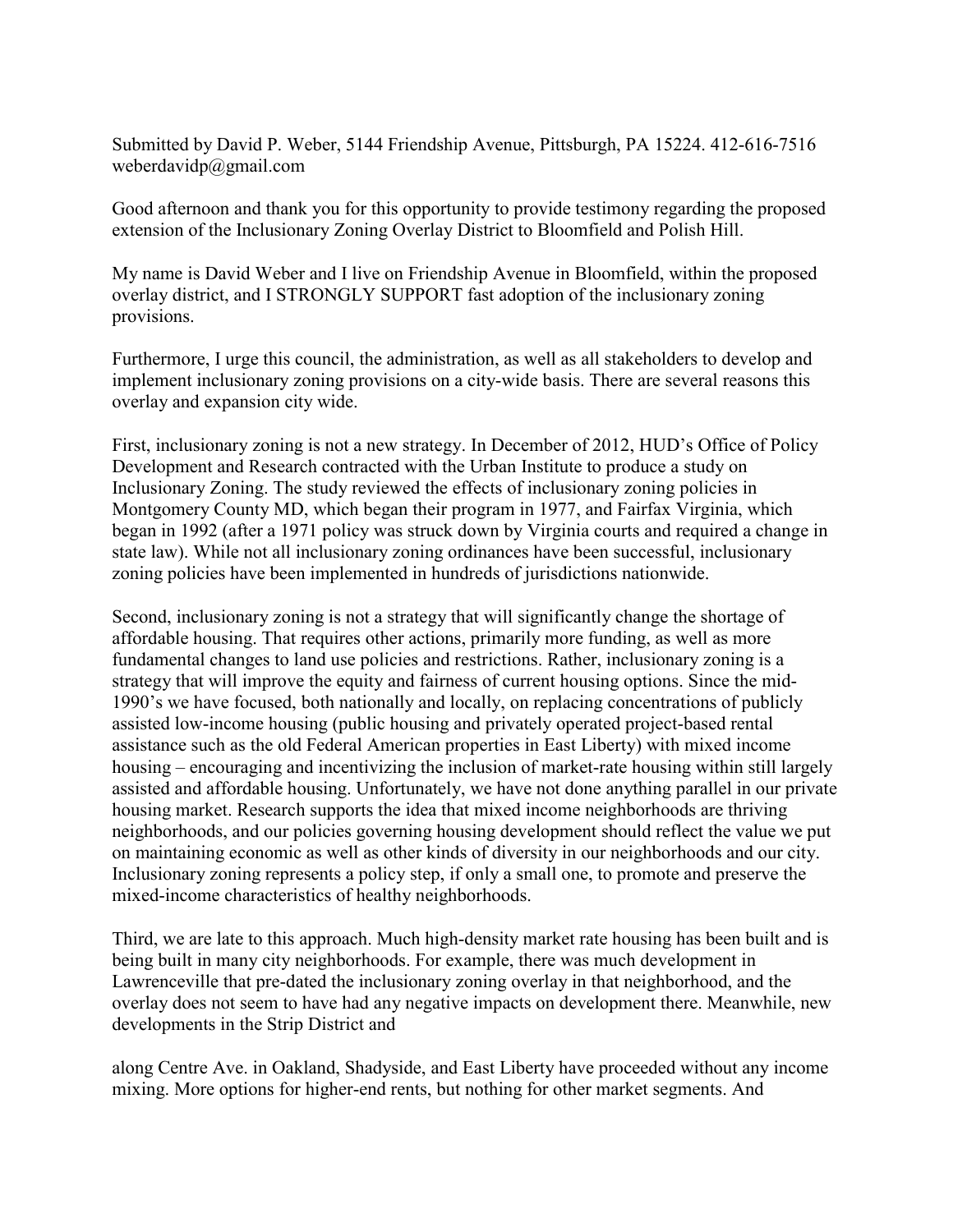substantial additional housing development is being planned in these and other neighborhoods. The longer we wait, the less successful we will be.

Fourth, there is no indication that adopting well designed inclusionary zoning provisions hinders development. On the most practical level, if the market is strong enough to support a development of 20 or more units at market rates, then the market is strong enough for 18 of those units to marginally support keeping two of those units affordable. If the market can support 300 units, then it can support 30 of those units at an affordable rate. In a summary of the HUDsponsored research noted above, HUD's PD&R Edge stated, "For developers, predictability appears to be the most important element of an inclusionary zoning program. They consider clear requirements and consistent administration necessary. Developers who were interviewed stressed the importance of being able to plan, estimate costs, and accurately calculate their profit." Considering this, we should expand the rule city-wide now, and as the market catches up in additional neighborhoods, the playing field will be level across neighborhoods, and predictable for developers.

There is also a growing body of research on the impacts of inclusionary zoning and other zoning practices. In March of 2021, HUD's periodical Cityscape: A Journal of Policy Development Volume 23, #1 focused on Regulatory Reform and Affordable Housing. Of the seven papers included in that issue, one focused on Inclusionary Zoning and Housing Market Outcomes, using the past studies and new data for the proliferation of inclusionary policies in jurisdictions in the Baltimore-Washington area. A technical study with only tentative conclusions showing modest impacts on housing pricing and affordable unit production that require more study, to this reader the most inciteful and relevant observation was the following: "The effects of IZ programs across the country are likely highly dependent on local housing market conditions and program design." What we do here needs to be measured here. I would also argue that the goals are not limited to production of affordable units, but the creation and preservation of mixed-income neighborhoods.

There is one additional reason to approve this overlay, and to extend the inclusionary zoning requirements to the whole city, and even the region. Under the Fair Housing Act, recipients of HUD funding, which includes the award of CDBG and HOME dollars to entitlement jurisdictions such as the City of Pittsburgh and Allegheny County (as well as funding for public housing authorities for public housing and housing choice vouchers) have an obligation to Affirmatively Further Fair Housing, also known as AFFH. This is not just a requirement to prevent discrimination, but rather it is a requirement that recognizes that the current housing system is NOT fair and requires grantees receiving and administering HUD funds to take affirmative steps to improve the fairness of the local housing systems. Inclusionary zoning is such an affirmative step.

This obligation to affirmatively further fair housing has never been effectively enforced. The Obama administration's ambitious AFFH rule was reversed by the Trump administration before it was really implemented. The Biden administration is currently working on an improved AFFH rule. HUD's Strategic Plan for 2022-2026, recently released, identifies Advancing Housing Justice as Strategic Objective #1.A. It states, in part: "HUD is working to fortify fair housing rights by implementing guidance and new rules that will increase protections under the Fair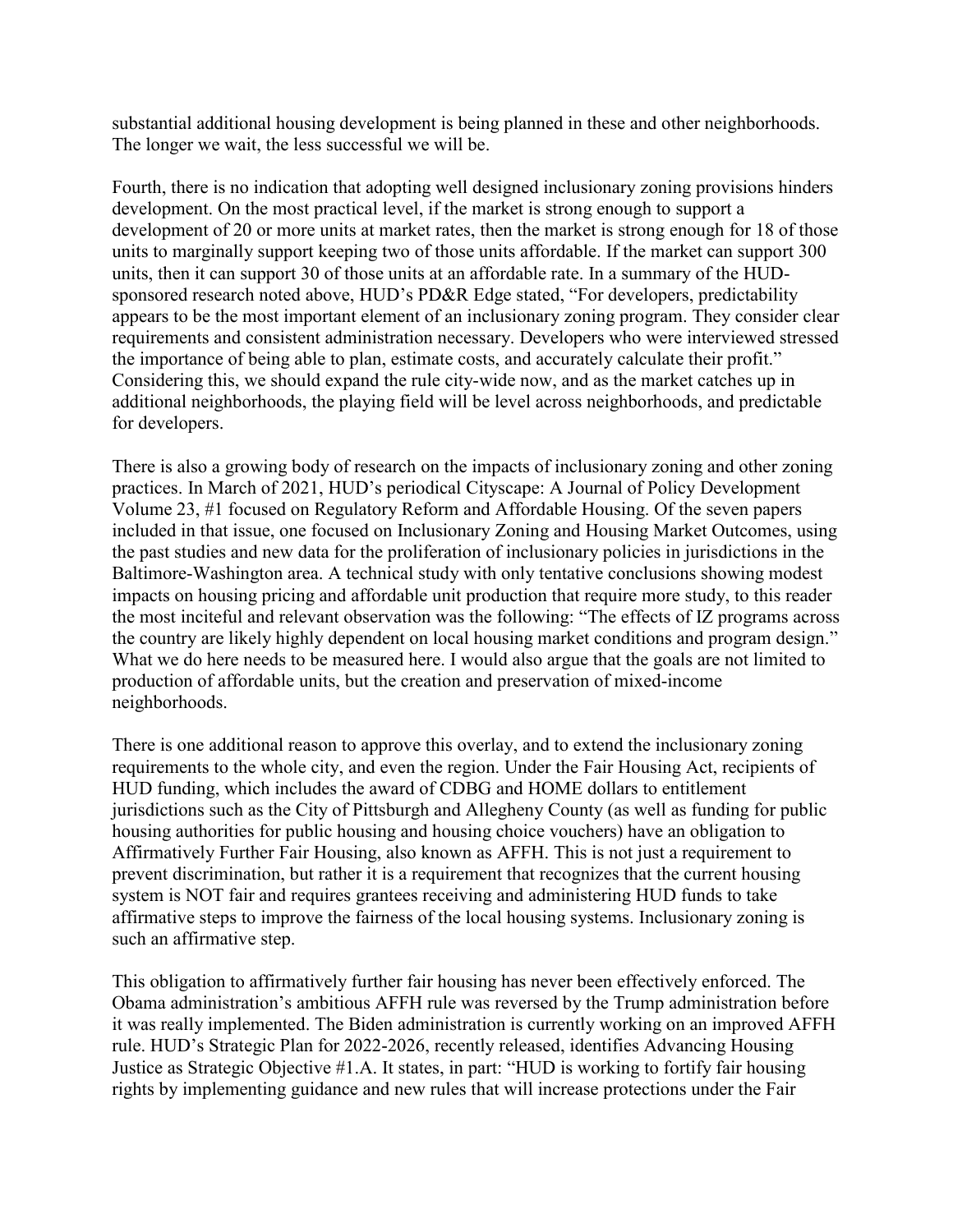Housing Act. In particular, the Department is working toward the successful rollout of an improved Affirmatively Furthering Fair Housing (AFFH) rule.

HUD anticipates issuing a proposed rule that will help recipients of HUD funding to take meaningful actions to overcome patterns of segregation and foster inclusive communities free from barriers that restrict access to equal opportunity ….. Subject to finalization of those rulemakings, the Department anticipates having a focus on providing technical assistance for Federal agencies and grantees to meet their obligations at all levels."

Considering this language, and information provided in various HUD webinars and listening sessions on these and related topics, it is clear HUD recognizes that local jurisdictions govern many housing-related issues, and thus will be looking to see that local discussions are taking place to identity disparities, develop policy solutions, and implement specific initiatives. It is possible that jurisdictions which do not take such actions may face reductions or withholding of some or all of those federal housing funds. Considering this, adopting Inclusionary Zoning, especially city wide, while continuing to discuss and develop other local reforms, will demonstrate that Pittsburgh is taking at least some meaningful action to Affirmatively Further Fair Housing.

One last comment: as we implement inclusionary zoning, we should NOT permit the inclusion of contractually assisted units such as project-based vouchers as meeting the inclusionary requirement. The point of inclusionary zoning is to establish a level playing field that requires all market rate developers to finance their development in ways that allow them to meet certain fair and affordable housing goals. Committing subsidies for affordable units in such developments essentially pays that developer to provide the units, which undermines the goals of the inclusionary zoning ordinance. Such subsides are not available to all developers, creating an unfair development marketplace. Instead, any project-based vouchers included in a development should be IN ADDITION to the minimal 10% requirements of the proposed ordinance. To the extent the policy and implementation will consider vouchers at all, commitments from owners to accept vouchers for units that are not part of the inclusionary requirement and are considered market rate, but are within the payment standards of the voucher program, would be an additional step to create more fairness, inclusion, and mixed income neighborhoods in our city's housing markets.

Thank you for your consideration.

David P. Weber 5144 Friendship Avenue Pittsburgh, PA 15224 weberdavidp@gmail.com 412-616-7516

> Robert Helwig <robertphelwig@gmail.com> Tue 4/5/2022 11:31 AM

Dear City Council Standing Committee on LU&ED –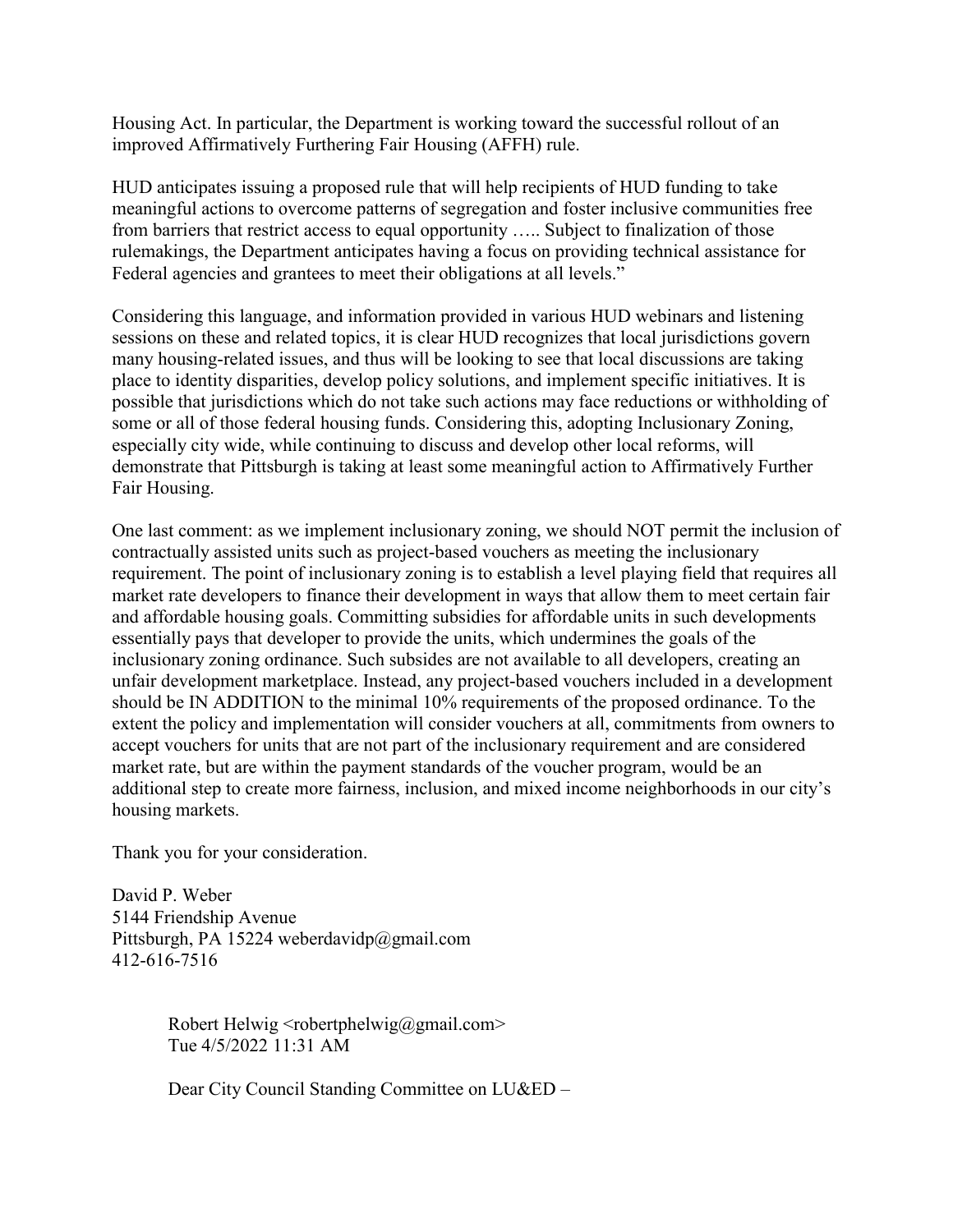Thank you for reviewing my comments and for attempting to address the city's affordable housing shortage. My name is Robert Helwig, and I have lived and rented in Polish Hill since 2015. I found community in my neighborhood. Furthermore, its proximity to the East Busway is essential for my commute for work to the eastern suburbs and back into the city to attend school in the evenings. Like other Polish Hill residents, I worry about increased rents and cost of living generally. There is at least one reputable contingent in my neighborhood, the Polish Hill Civic Association, advocating for this inclusionary zoning ordinance and I share its support of comprehensive affordable housing policies throughout the City of Pittsburgh.

Our city adopted its Zoning Code to "[r]ecognize and preserve the uniqueness of Pittsburgh, including its natural and human-made environment" and "[m]aintain and strengthen the City's neighborhoods." Accordingly, amendments thereto should embody these policies. Implicit in these guiding principles is the understanding that many of our neighborhoods are distinctive and, therefore, Pittsburgh's zoning should account for nuance embodied by each. This legislation fails to advance these principles. Moreover, the 20-unit threshold for securing affordable units fails to acknowledge Polish Hill's existing housing stock and the topographical disposition that necessarily affects future housing development. The proposed ordinance demonstrates insufficient understanding of and/or apathy to its "natural and human-made environment." Polish Hill requires a neighborhood-specific inclusionary zoning overlay district that accommodates its distinct needs.

While this ordinance is inadequate with respect to my neighborhood, I support its passage as it more appropriately addresses the existing housing stock and potential for future housing development for Bloomfield. Thank you.

Smith, Jackie <jgsmith@pitt.edu> Tue 4/5/2022 11:30 AM Dear City Council leaders,

Dear City Council leaders,

I'm writing to provide some supplemental information to my remarks I plan to share at the public hearing today.

First is the link to the report I helped produce with colleagues that examines the causes and impacts of Pittsburgh's emphasis on privatization as a solution to addressing the city's housing needs. We find alarming trends and point to alternatives to how the city has addressed housing concerns.

Pittsburgh's Affordable Housing Crisis: Is Privatization the Solution? Report available at: https://www.ucsur.pitt.edu/center\_reports.php

In that report we reference the research by former UN Special Rapporteur on the Human Right to Housing, Leilani Farha, who happens to be visiting Pittsburgh this week. Our team at Pitt and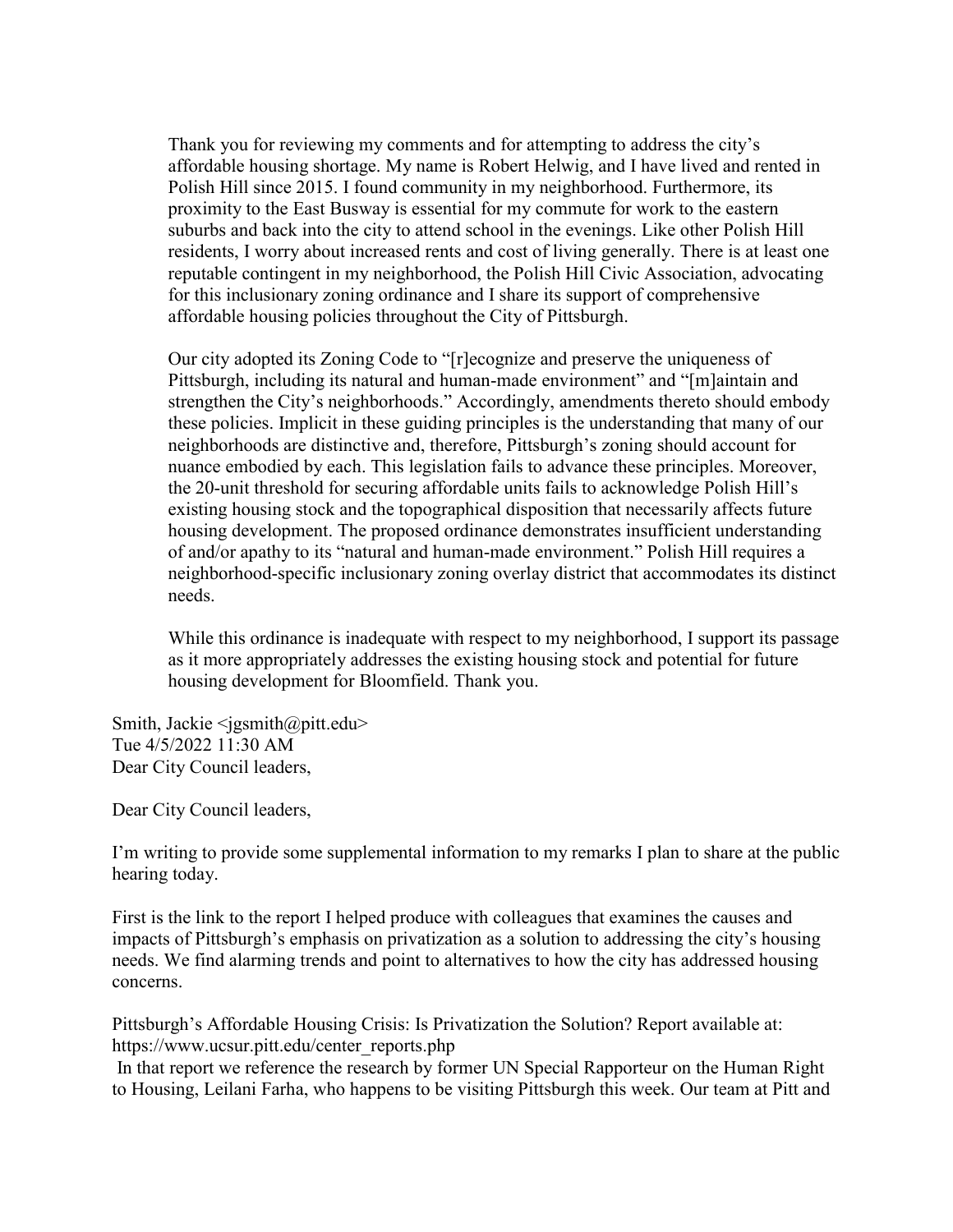the Commission on Human Relations has arranged for Ms. Farha to meet with City leaders tomorrow, April 6th, and if you would like to arrange a time to talk with her while she is here, please get in touch with me or with Jessica Rohe-Cook or Jam Hammond to arrange for that.

Here is the schedule of events we've arranged, and recordings of public lectures will be provided on that website: https://www.ucis.pitt.edu/global/hj-heinz-foundation-visiting-fellow-leilanifarha

Many thanks for your attention to this critically important issue.

Sincerely,

Jackie Smith, Professor of Sociology University of Pittsburgh Fulbright Canada Research Chair in Globalization and Cultural Studies McMaster University Institue on Globalization and the Human Condition (Winter/Spring 2022) Co-organizer, Pittsburgh Human Rights City Alliance

Pallasch, Cian <CPallasch@pahouse.net> Tue 4/5/2022 1:40 PM Good Afternoon,

Good Afternoon,

I will be delivering testimony via the cablecast at the current Public Hearing on inclusionary zoning. I wanted to send also a digital text copy of my remarks in case that is easier for your records and in case I go over 3 minutes and get cut off or need to abbreviate the testimony.

Best Wishes,

Cian

Cían Pallasch | Constituent Services Advisor

State Representative Sara Innamorato | District 21 5154 Butler St. | Pittsburgh PA 15201 Phone: 412.781.2750 | Fax: 412.781.2892

Good Morning Councilwoman Gross and Members of Pittsburgh City Council,

My name is Cian Pallasch. I am a resident of Greenfield. I also work at Representative Innamorato's office and provide direct constituent services to our neighbors across the 21st House District. The current district includes Bloomfield, the new lines for D21 will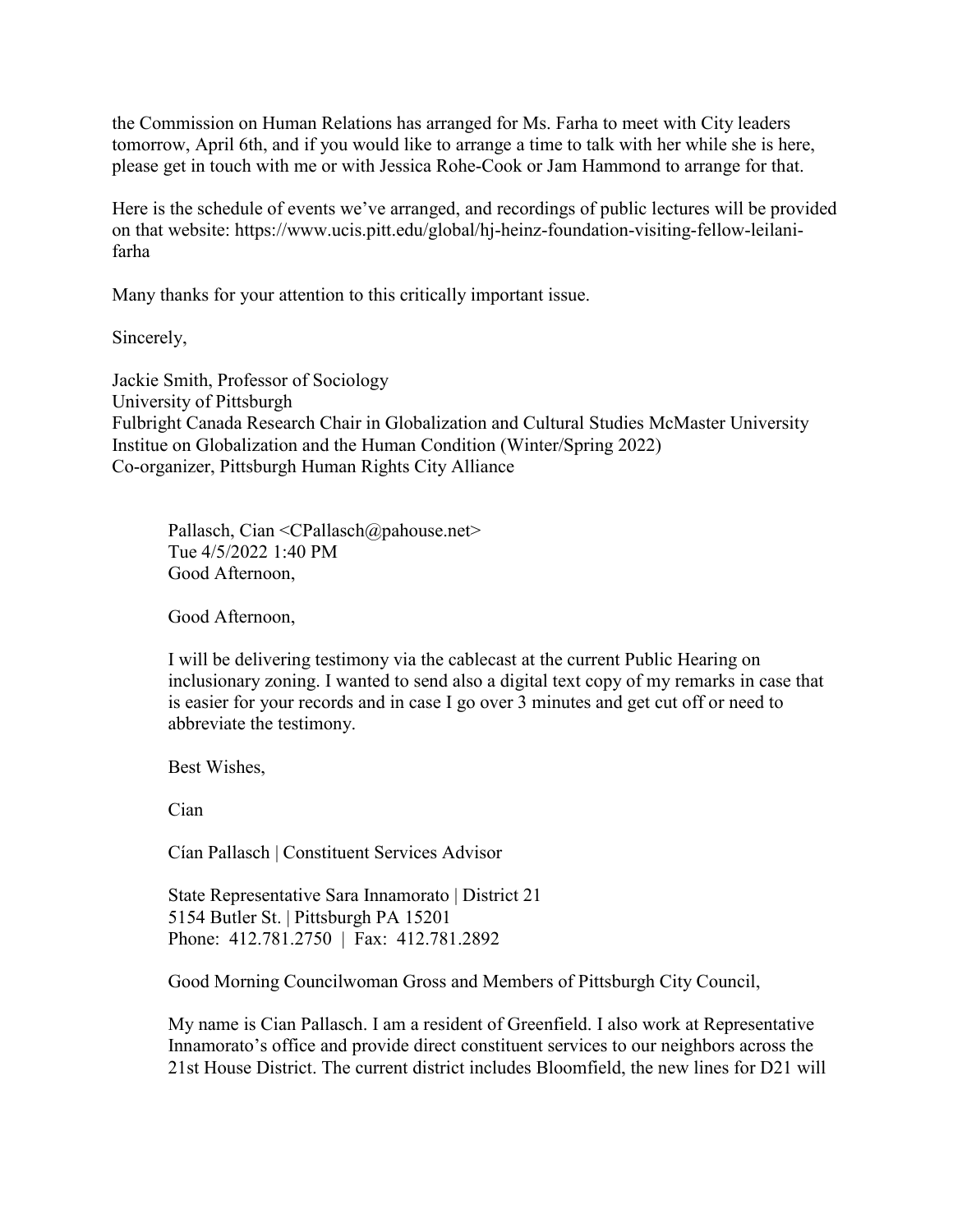include parts of Bloomfield and Polish Hill. Today I am speaking on behalf of the Representative and our office's support of the Inclusionary Zoning expansion.

First, I would like to thank Councilwoman Gross for drafting the bill, as well as the community groups for providing input into the legislation. Your stories humanize policy.

As a resident of Lawrenceville, the Representative spoke in favor of the Inclusionary Housing Interim Planning Overlay District in Lawrenceville in 2019. Since then, we have seen Inclusionary Zoning create 40 much-needed new affordable units in the community.

We need to expand upon that success.

As you know, the affordable housing shortage in Pittsburgh is taking the greatest toll on working families and seniors on fixed incomes. According to a January 2022 report from realtor.com, Pittsburgh rents across the city shot up 18.6% year over year, more than double overall inflation.1

Many of the new developments in our neighborhoods produce homes for the well-off, leaving few housing options for working families. As a result, workers are forced to live far from their jobs and community, increasing personal transportation costs. For our seniors on fixed incomes, they face the impossible decisions to choose between healthy foods and medicine or leaving the place they've called home for their entire lives.

Our office and other legislative offices address these disparities daily while preparing property tax and rent rebates for our low-income seniors, or helping displaced residents find new housing far from their jobs, transit options, and long-standing communities.

For decades, local inclusionary housing programs have proven to be one of the most effective tools for producing new homes affordable to working families and creating strong, diverse neighborhoods with a range of housing choices. Nearly 800 other cities have adopted inclusionary housing policies since the 1970s as a complement to other local, state, and federal strategies to address an affordable housing shortage.

With the imminent development of the former ShurSave site likely to reshape the Bloomfield neighborhood, we need this policy intervention now so we can have a more balanced approach to development that ensures people of all incomes can call Bloomfield home.

The housing crisis is a deeply complex, intersectional problems that demand complex, intersectional solutions at all levels of government: this fight will take a full toolbox of polices and allies in every community. Our office will continue to be partners in the Pennsylvania State House that prioritize development tools and resources to address the housing needs of working-class Pittsburghers throughout our region.

Thank you for listening to my testimony and thank you for considering this expansion.